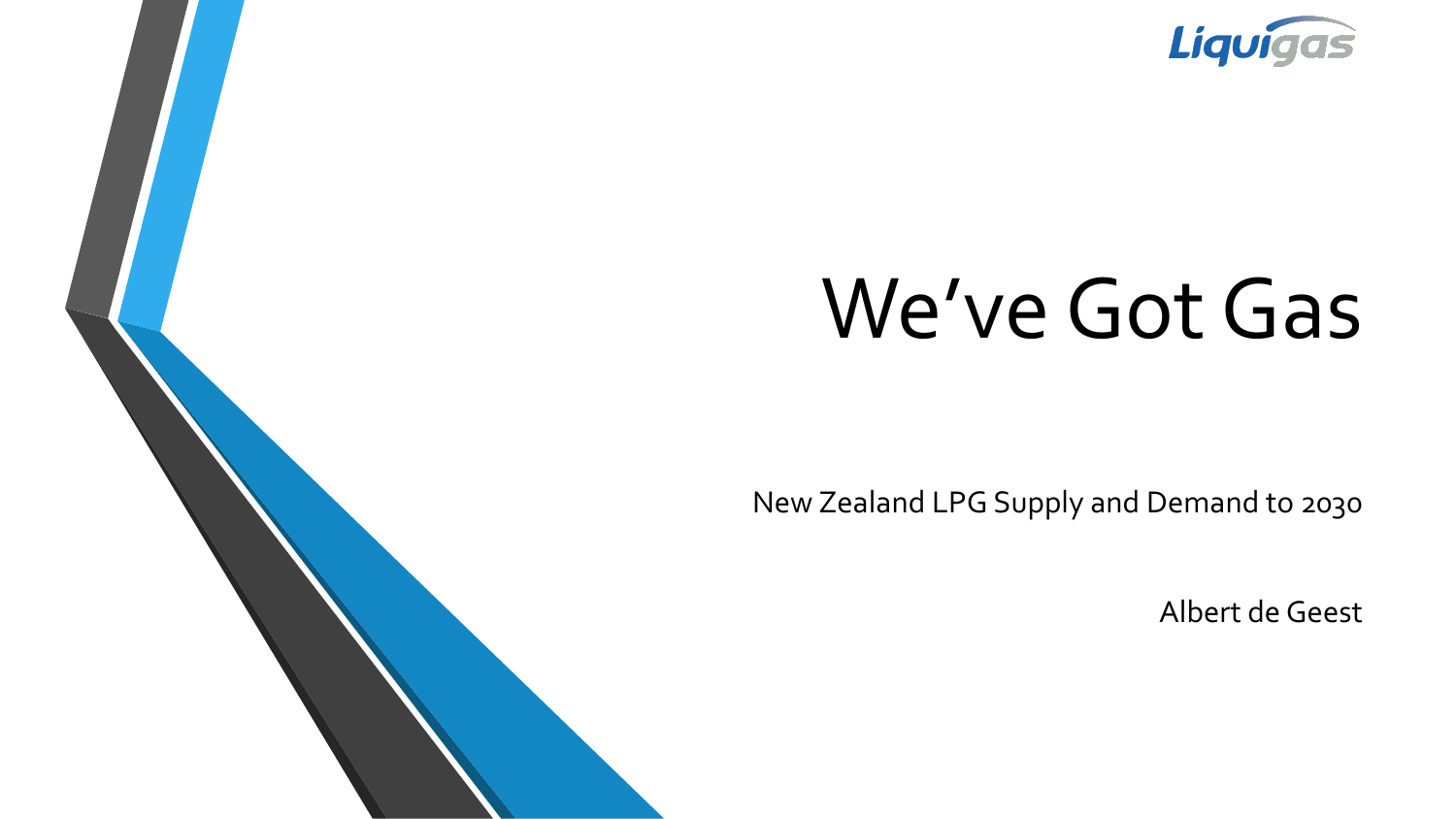

### AGENDA

- New Zealand Demand what is happening?
- New Zealand Supply some scenarios
- World Supply and Demand Balance
- Demand Variables
- **Conclusions**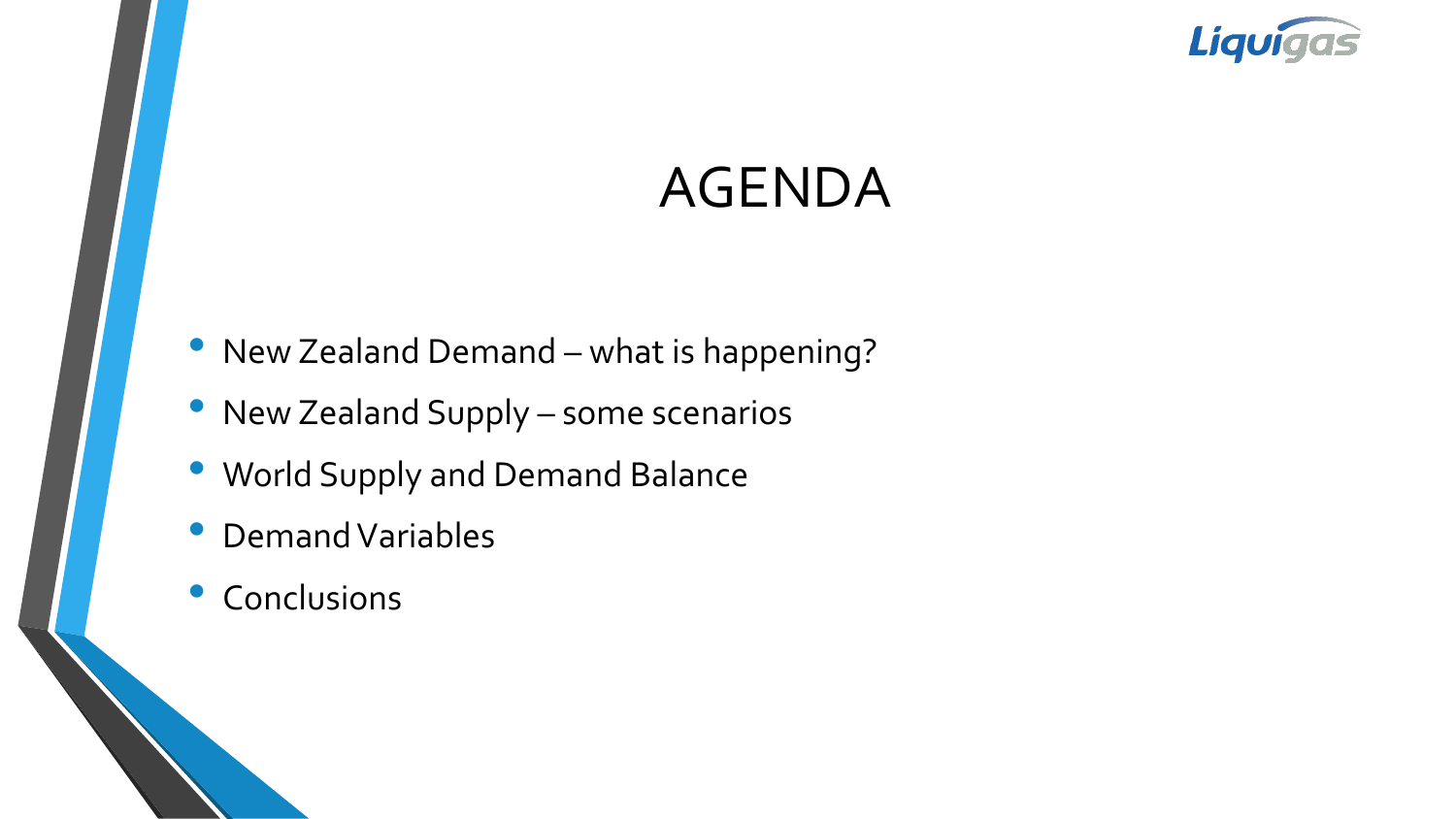

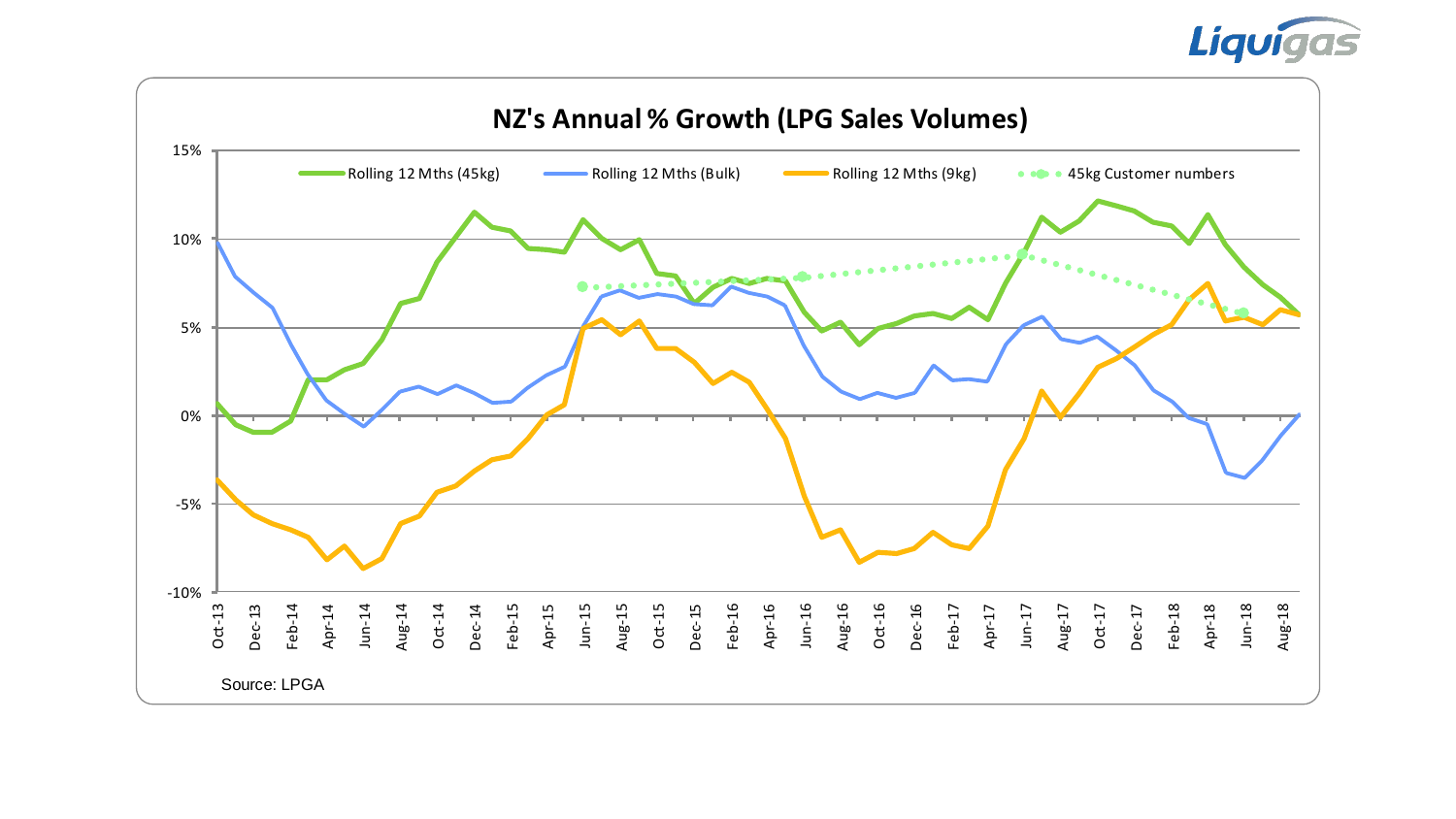

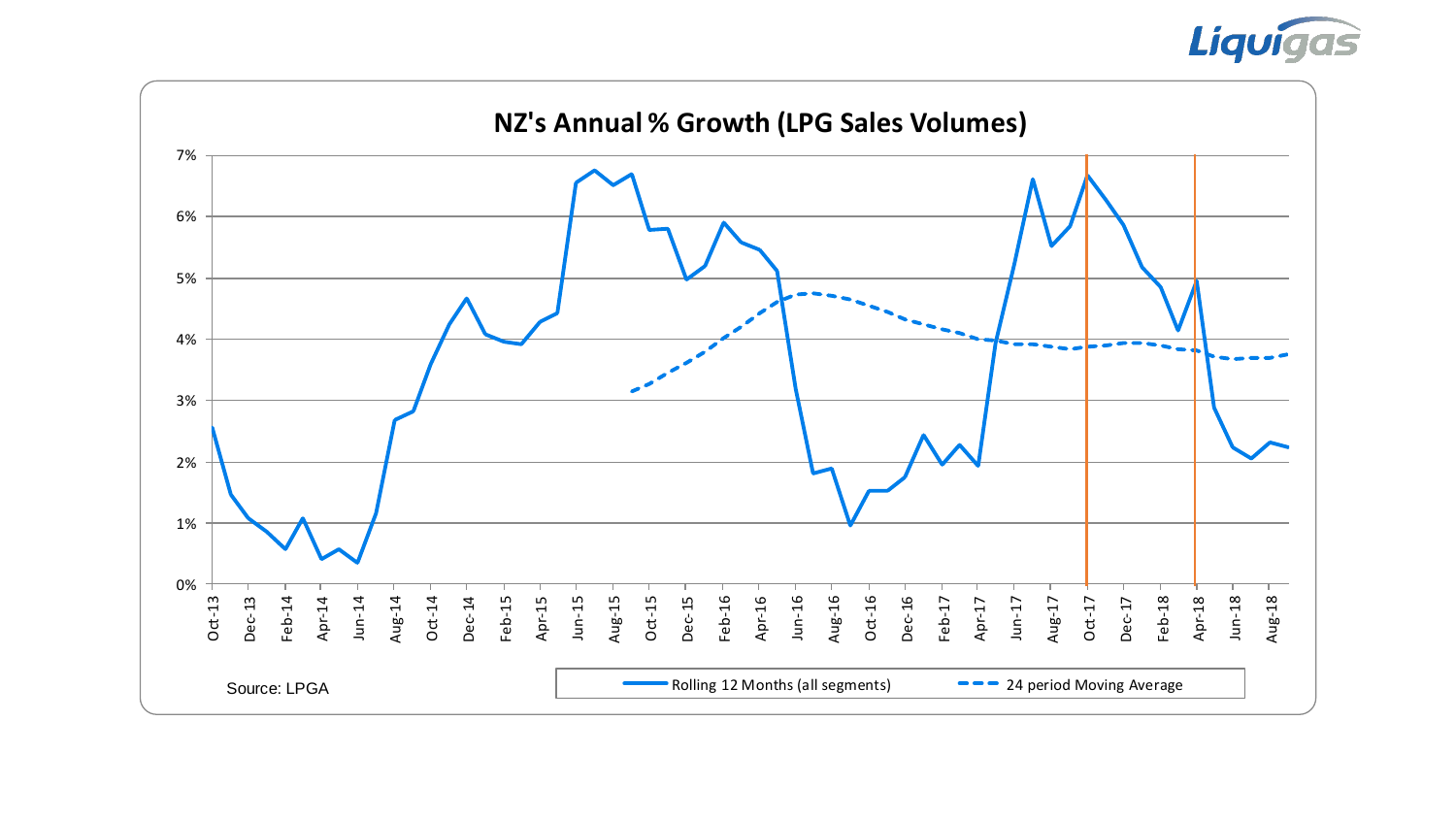

### Demand to 2018

- Growth has been strong especially in the bulk and 45kg sectors
- Growth in Demand and 45kg connections have been falling since late 2017
	- Temperature may explain some of it
	- The election, the exploration ban rhetoric?
	- Are our customers being put off gas?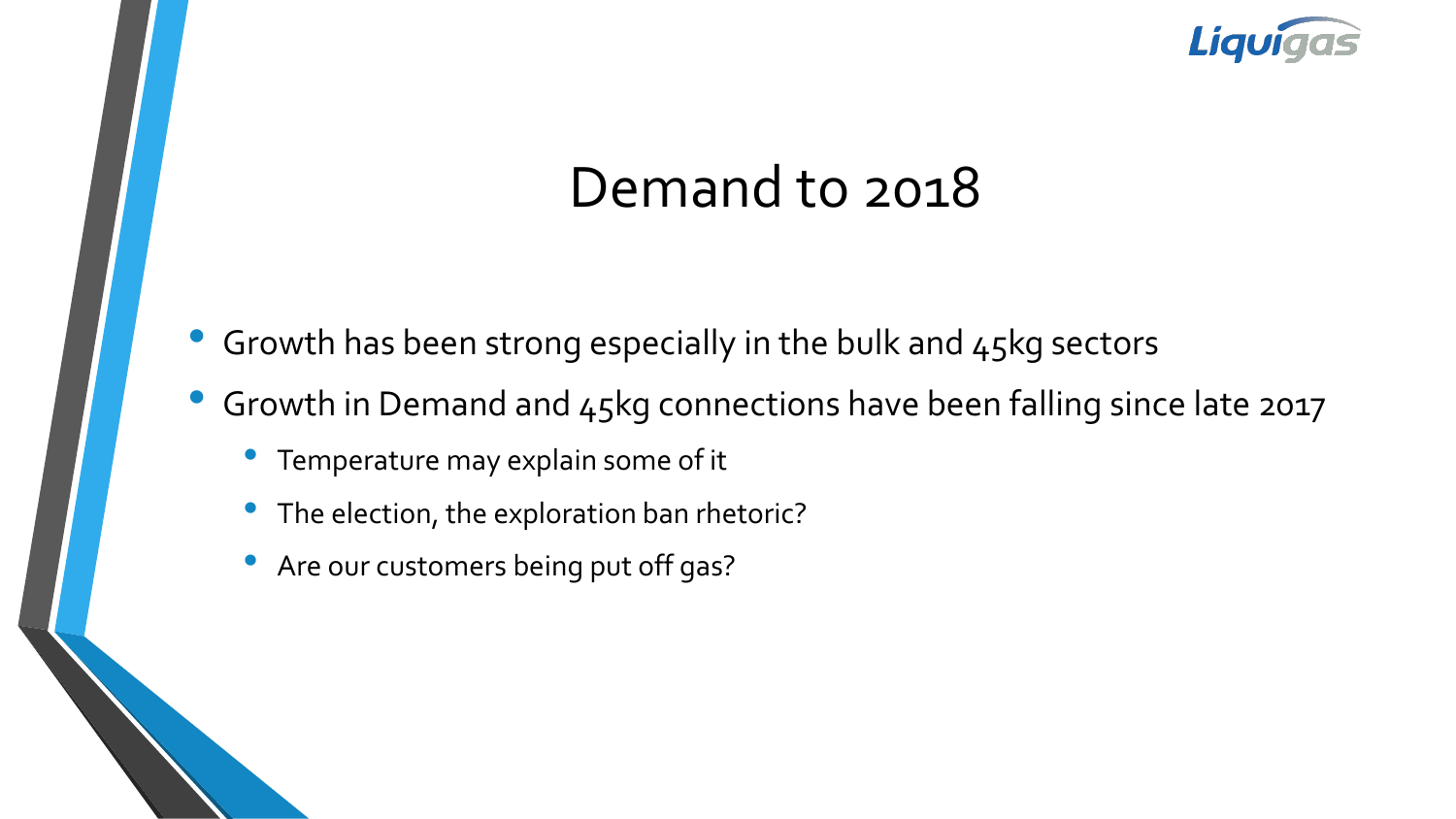

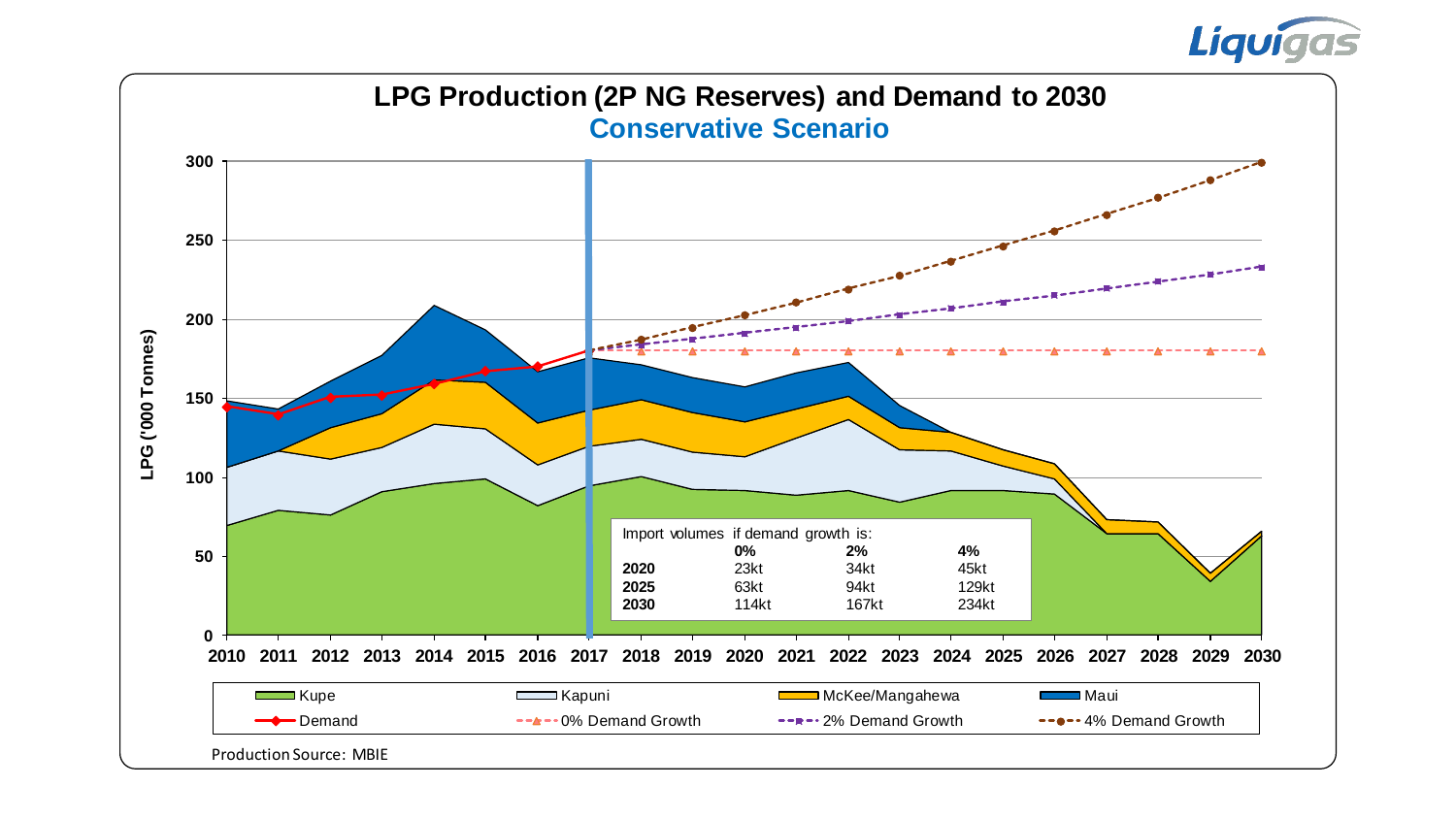### Liquigas

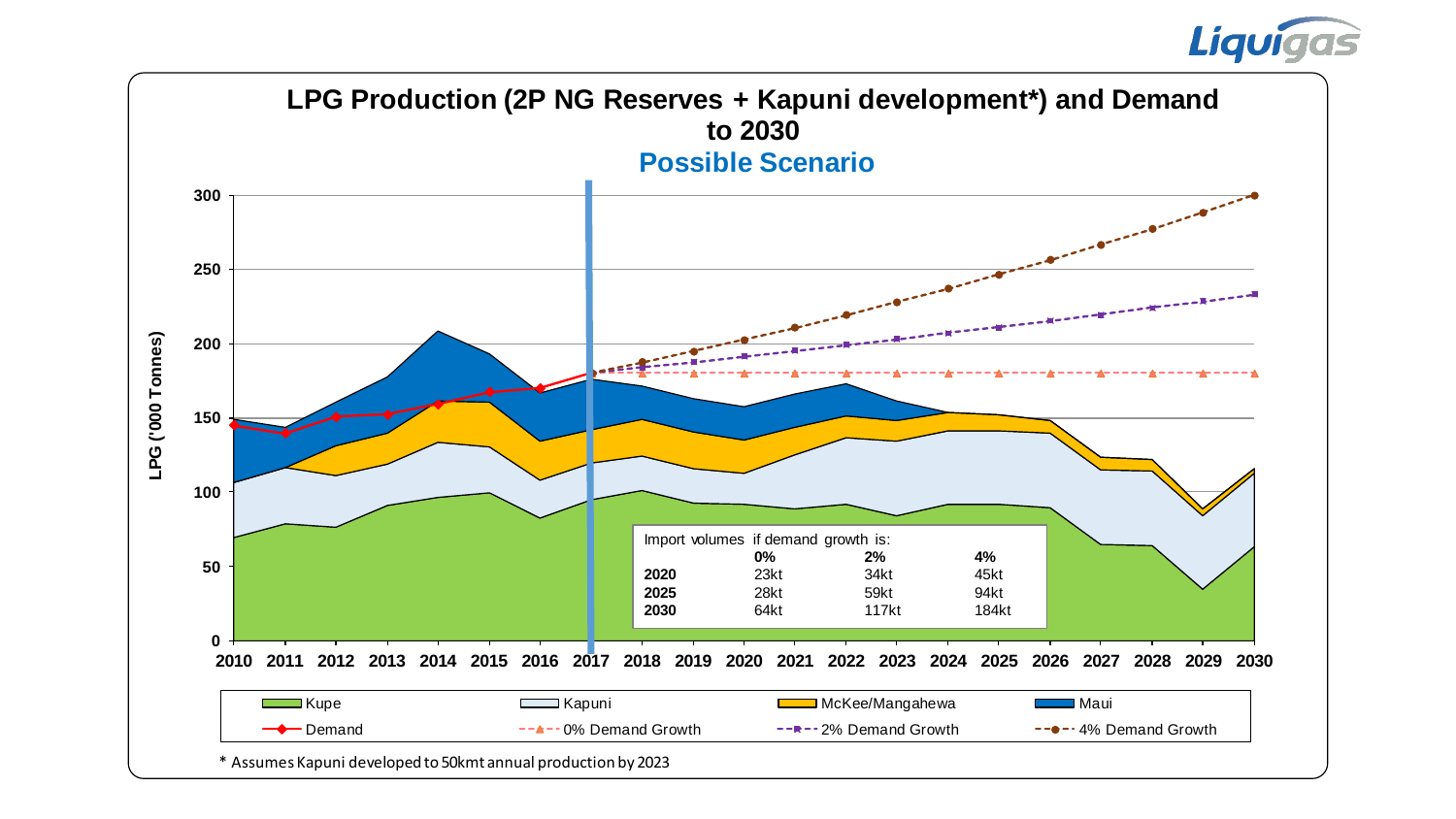### Liquigas

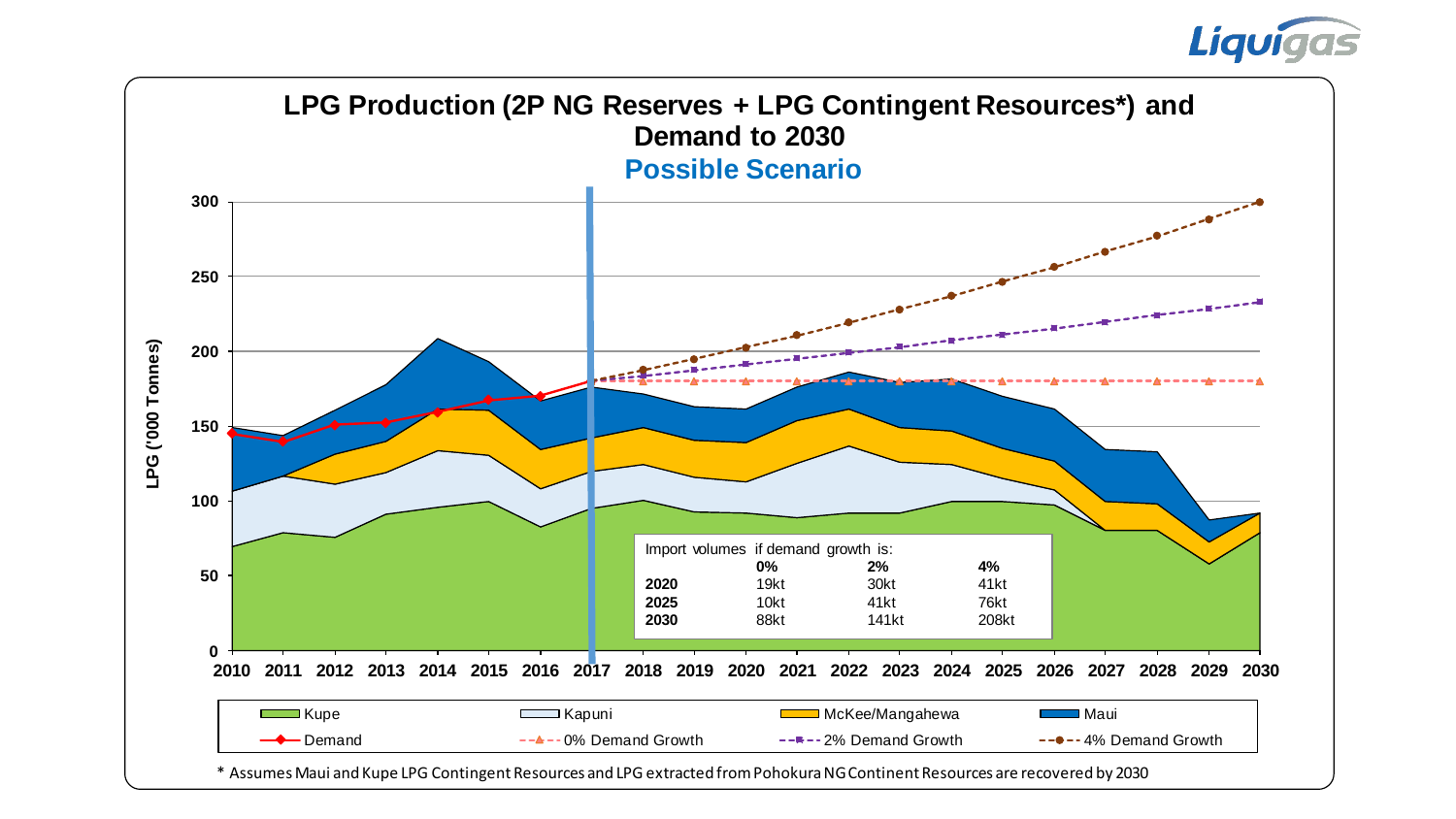

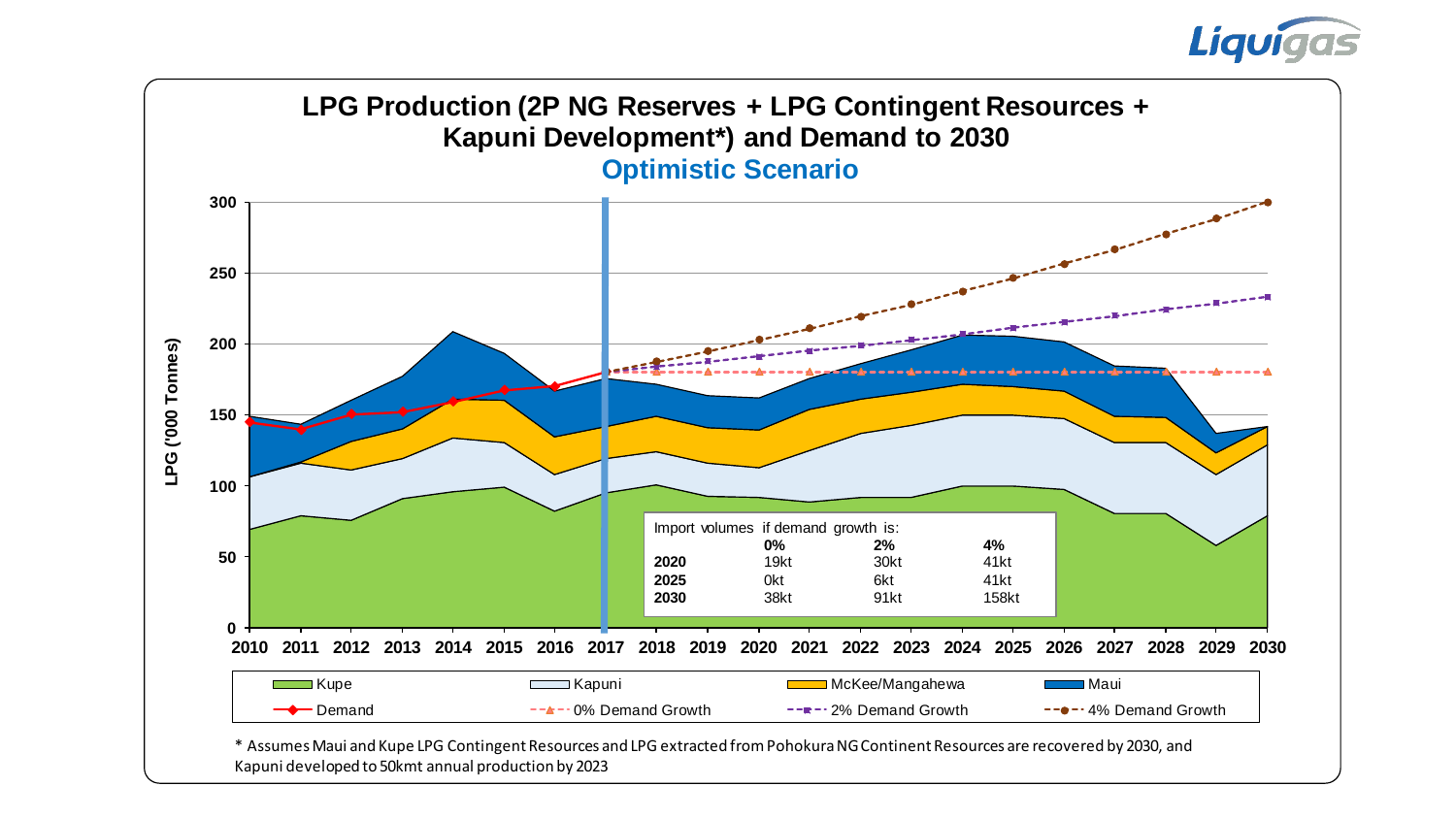

# Supply to 2030

- New Zealand is likely to be a net importer of LPG
- There is room in the market for a new LPG project
- Imports of 30 to 50% of demand may be required as early as 2025
- Is a growth rate of 2-4% sustainable?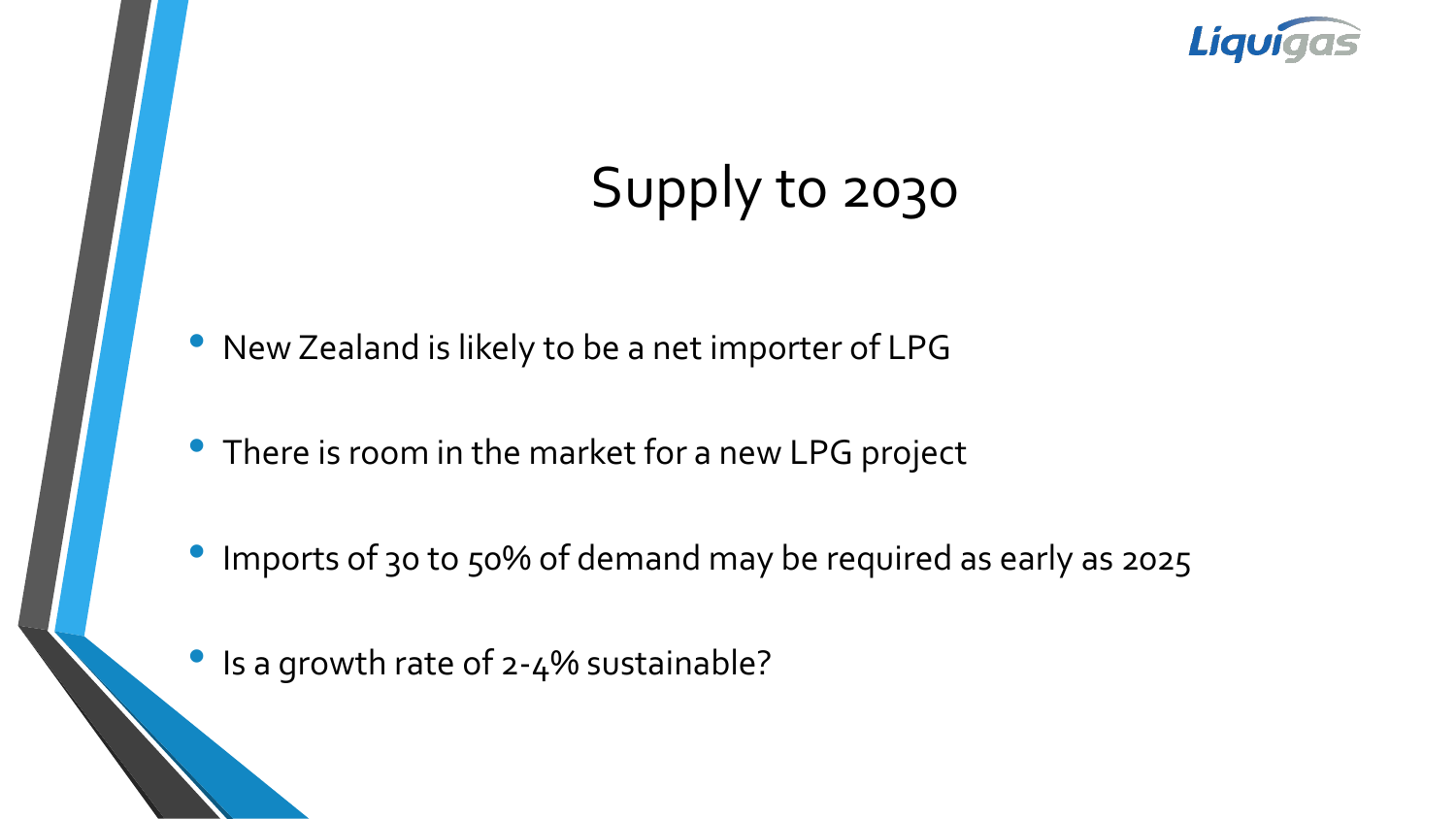



- World supply current exceeds demand by more than 10m tonnes per annum
	- The surplus will continue until 2026
	- New Zealand uses 180k tonnes per annum
	- **Virtually unlimited supply for New Zealand**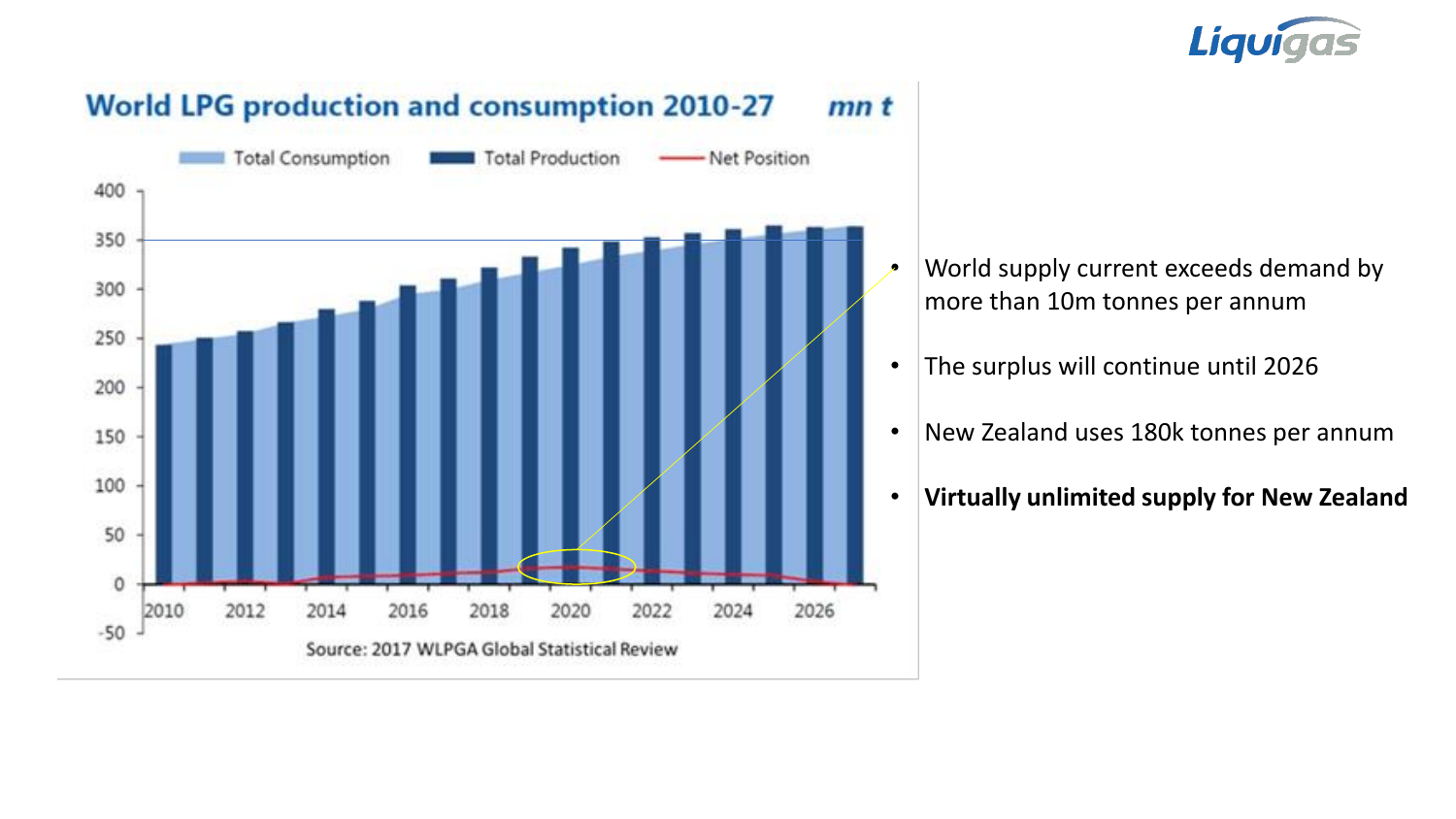

## Import Price Shock? Not this time

#### 2007/8 was a shock

- Imports went from 0 to 90kt per annum in <2 years
- Wholesale prices to 2006 were fixed and low
- In 2007/8 wholesale prices more than doubled
- CP volatility was introduced to pricing
- Demand fell 22%

#### The next transition to significant imports should be smoother

- The cost of importing is significantly less
- Current average producer pricing is close to import parity and mostly based on CP
- Importing is part of normal operation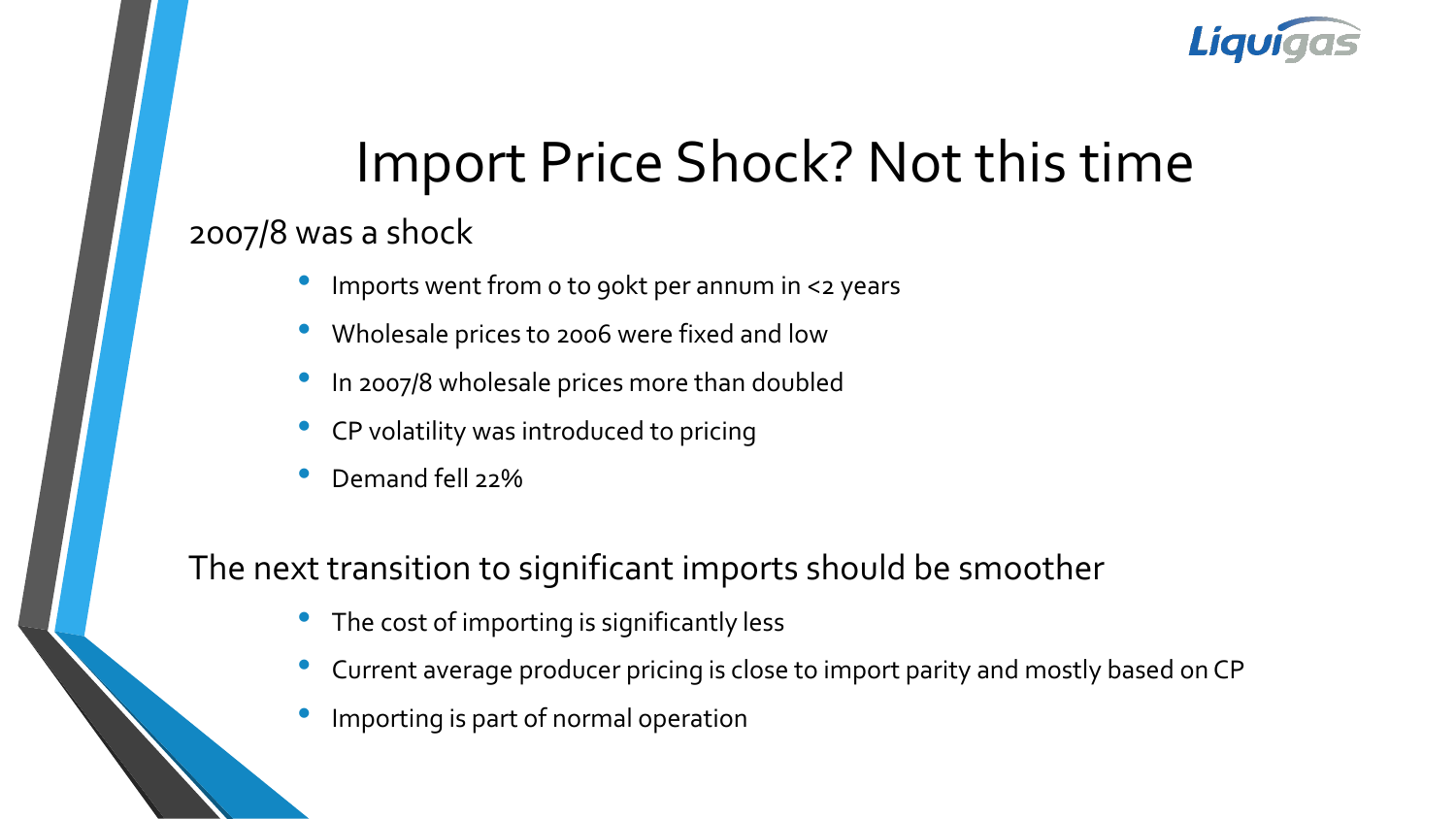

### Demand Variables

#### Consumer sentiment

- Views of climate change
- Social attitudes
- Is gas good or bad?
- In the balance

Are we doing enough to tip the debate our way?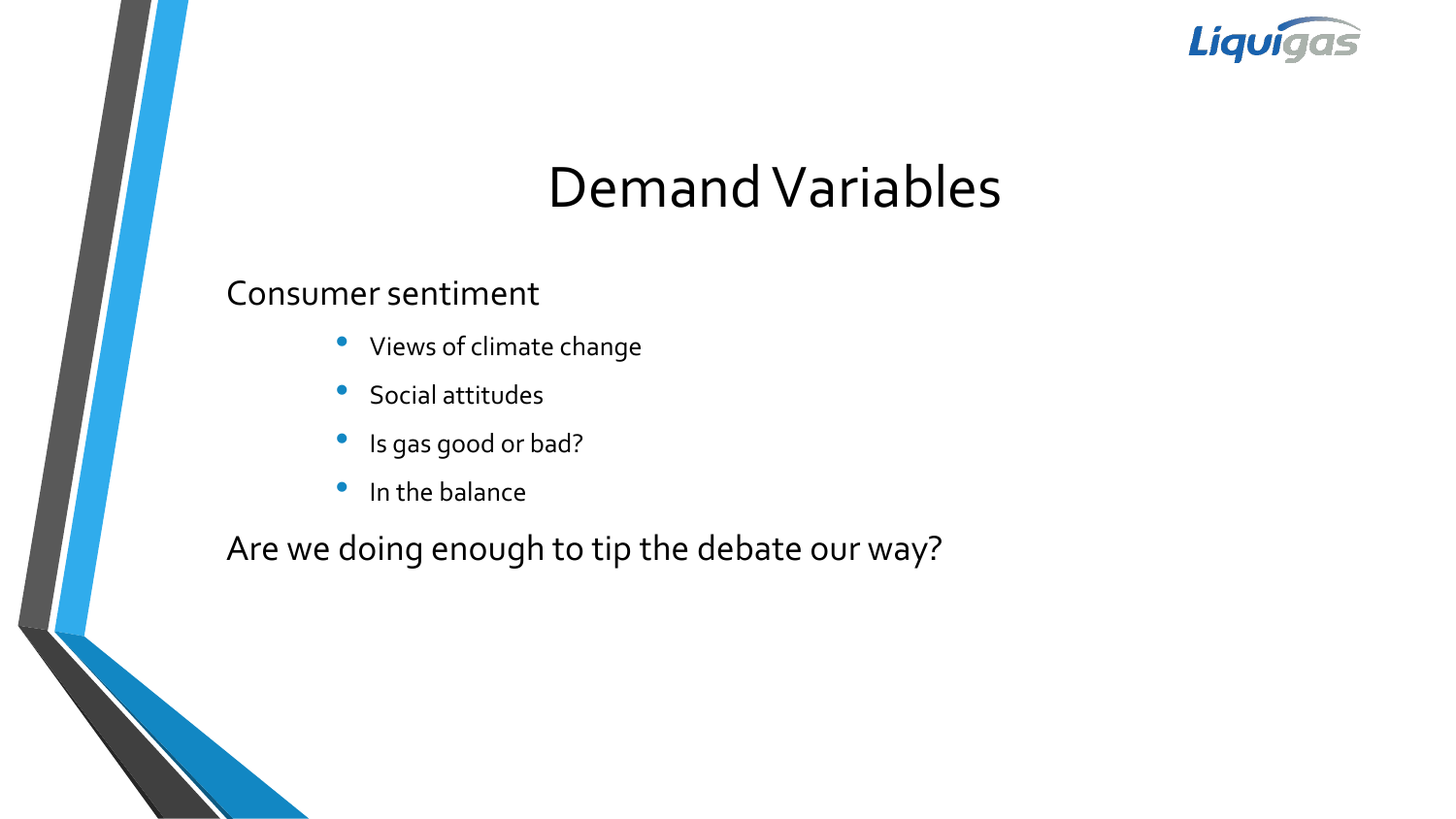

### Demand Variables

#### Government Policy

- Carbon charge
- Renewable subsidies
- Barriers for non- renewables conditions, costs?
- Consenting policy
- Non-consenting policy

How does the government **really** view gas?

- An important lower carbon fuel
- A transitional fuel or
- A "crutch" preventing transition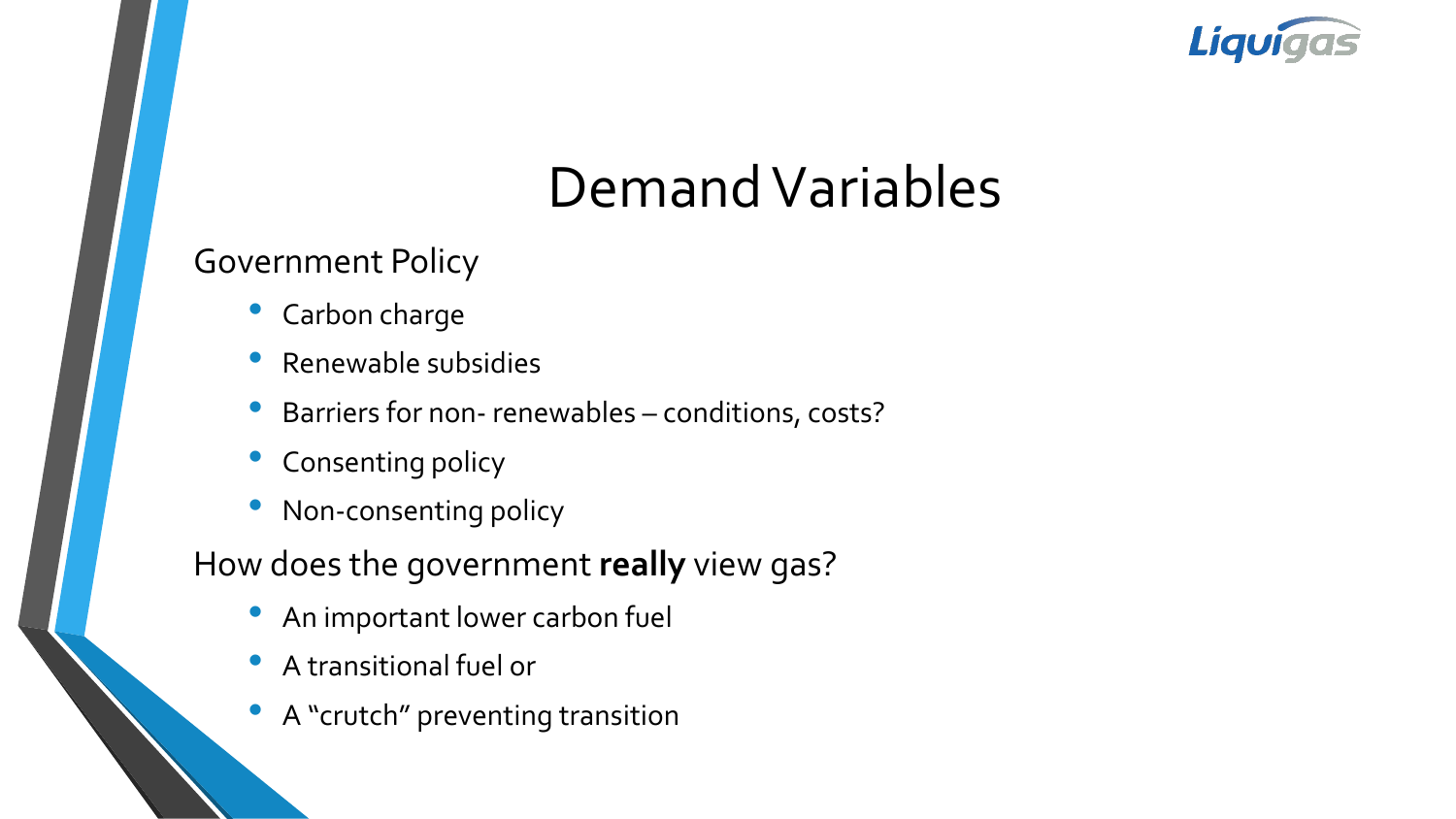

## Other Demand Variables

#### The Relative Rate of Technology Development

- Fuel cells vs batteries
- Electrical heating technologies boiler economics
- Hydrogen generation, transport and storage
- Biofuel technology biopropane, biodiesel etc.